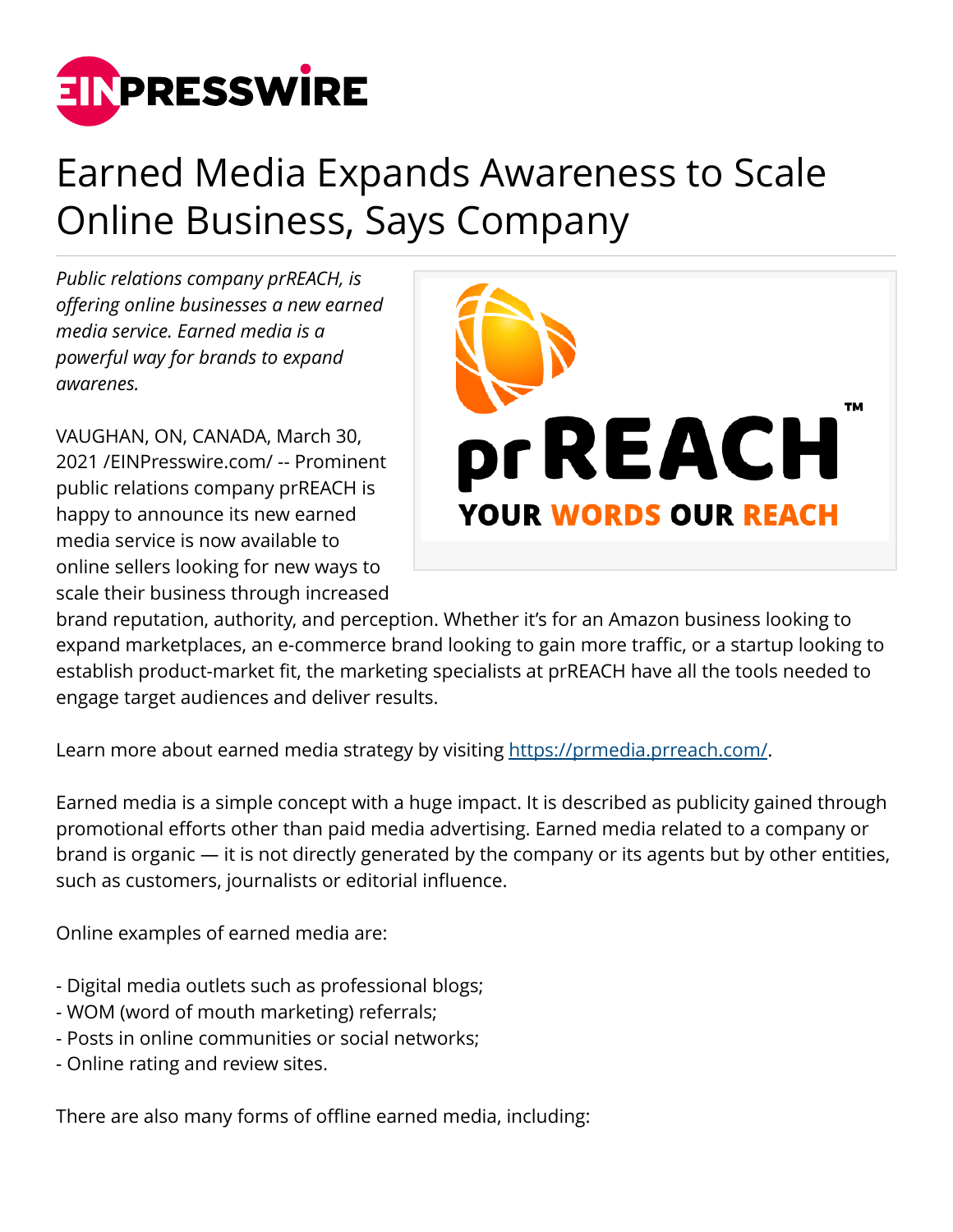- News media coverage;
- In-person WOM;
- Ratings and reviews in traditional media outlets;
- Consumer product demonstrations.

Gained authority and expanded exposure are key benefits to earned media. The company advises that as earned media is accumulated, brands report

- Higher prices from increased perceived value;
- Easy expansion into other platforms;
- Growing customer base;
- Effective sales funnels;
- New product launches are more successful;
- Consistent inbound traffic and leads;
- High-quality backlinks and domain authority for SEO;
- Increased relevancy.

"Because of the organic nature of earned media, the fierce market competition, and billions of competing posts, it can be challenging for brands to accumulate earned media on their own," says the senior spokesperson for the company. "Our team of experts helps our customers reach their business goals by building strategic opportunities to deliver top media coverage that drives consumer engagement and bottom-line results."

The company outlines the services provided with its earned media strategic plan:

- Brand Strategy. Uncover a brand's business goals, mission, vision, and values to build a customized brand strategy through one-on-one interaction.

- Content Creation. Generate professionally written Company Bios, Corporate Fact Sheets, and all the outreach material used to promote the brand.

- Media Outreach. Research and generate a personalized media list that includes trade publications and key media outlets for the media outreach efforts.

- Extensive Reporting. Extremely detailed interactive campaign reports that give an overview of all prREACH efforts for the month.

For those interested in additional information about prREACH or to view earned media examples, please visit the company's official website.

###

Shane Oglow prREACH +1 888-300-1001 [email us here](http://www.einpresswire.com/contact_author/3061929)